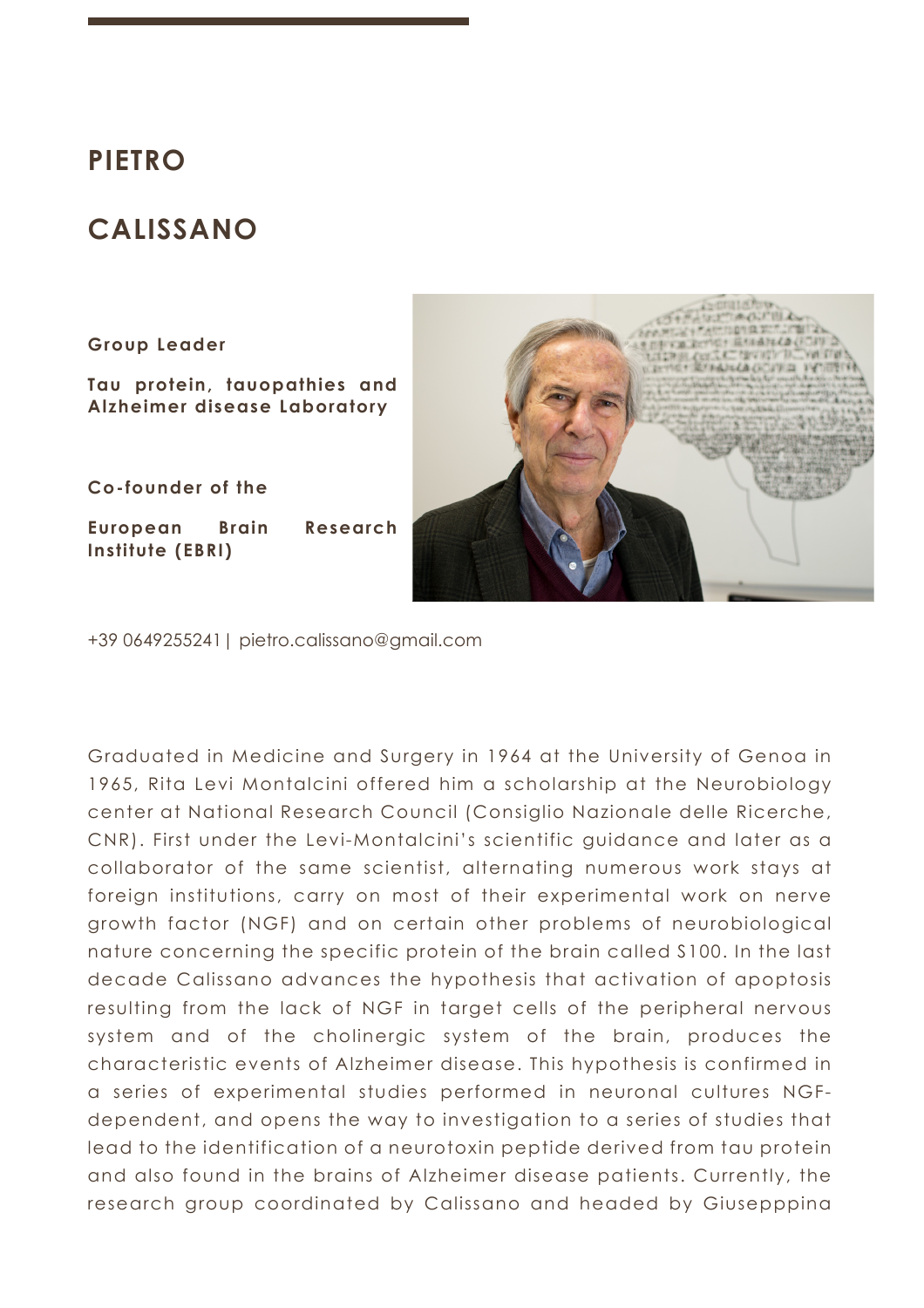Amadoro, is investigating the properties of a monoclonal antibody(12A12) directed against such peptide neurotoxin, with the purpose to employ it for the diagnosis and treatment of Alzheimer's disease

## **Previous positions**

Member of the European Molecular Biology Organization (EMBO) Director of the Institute of Neurobiology and Molecular Medicine(inmm) Member of the Scientific Council of the Istituto Treccani Professor of Neurophysiology at the Tor Vergata University of Rome Member of the National Academy of Sciences said "dei XL" President of the European Brain Research Institute(EBRI)

## **Education:**

1964 Degree in Medicine and Surgery (cum laude) University of Genoa 1971 Professorship in Biological Chemistry

## **Previous positions**

1966-67 Research Associate at the Dept. of Biology, Washington University of St. Louis, USA

1967-68 Acting Laboratory Director at the same University

1973 Research Director at the Laboratory of Cell Biology of the CNR in Roma

1974 "Consultant" at the Dept. of Neuropathology, Harvard Medical Schoo 1977-1978 Visiting Professor at the Dept. of Neuropathology, Harvard Medical School

1978 Member of the European Molecular Biology Organization (EMBO)

1980 Italian Member of the "Advisory Panel on the Research Grants Program" of NATO

1986 Professor of General Physiology, Faculty of Sciences of the University of Perugia

1988 Director of the Institute of Neurobiology of the C.N.R

1991 Professor of Neurophysiology at the Tor Vergata University in Rome

1994\* Indicated for the "Balzan Prize" by Lincei National Academy

1995 Member of the Scientific Council of 'Enciclopedia Italiana Treccani 1999 Member of National Academy of Sciences said of XL

2000-2008 Director of the Institute of Neurobiology and Molecular Medicine of the CNR

2002 Founder together with Rita Levi Montalcini of EBRI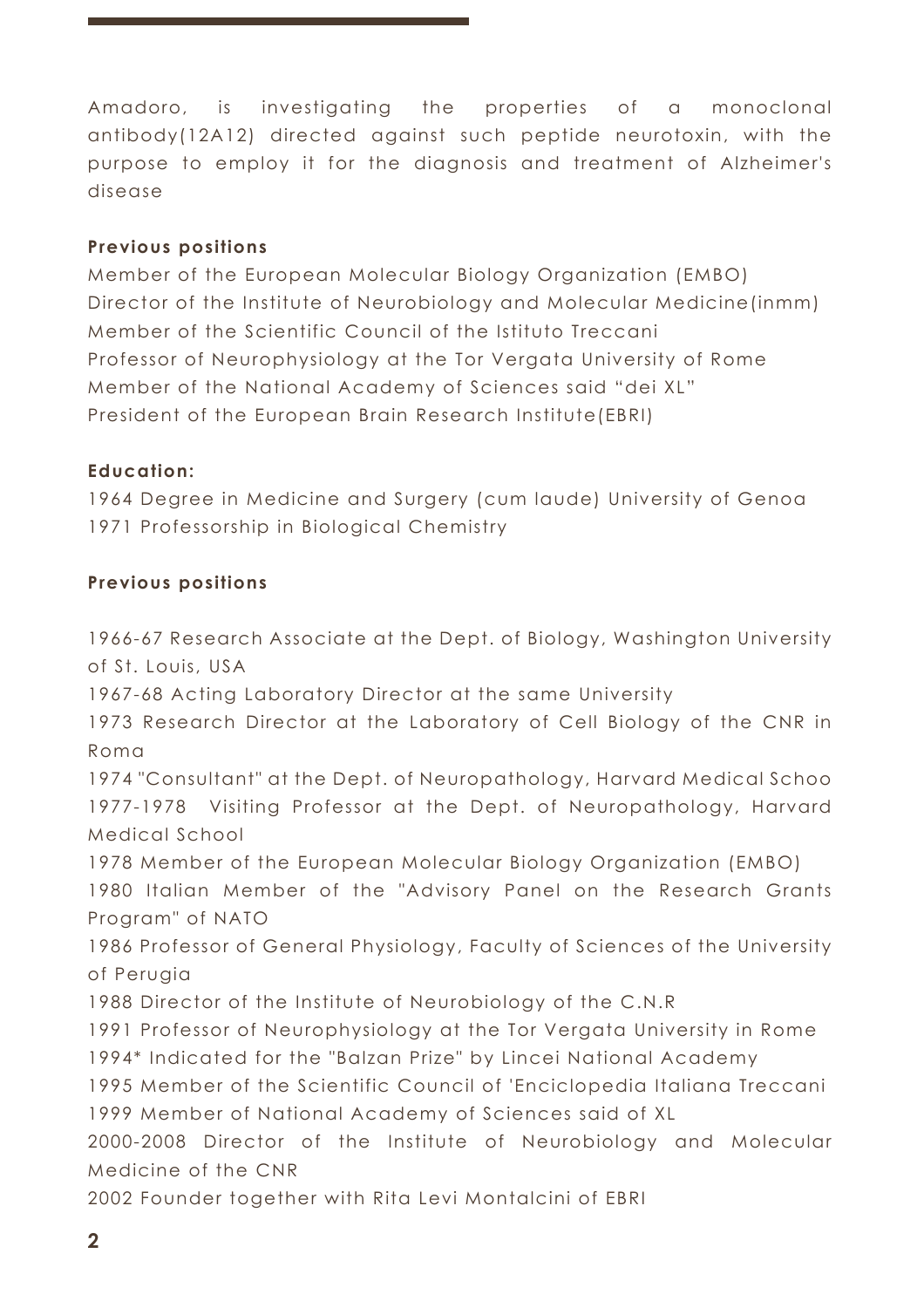# 2008-2019 EBRI President

# **Scientific Associations:**

Member of the European Molecular Biology Organization (EMBO); Member of the National Academy of Sciences said of XL; Member of the Scientific Council of the Enciclopedia Italiana Treccani

# **Fellowships in other Institutions**

1966-68 Washington University, S.Louis USA

1973 EMBO Fellowship, Dept. of Neurobiology Weizmann Institute, Israele

''''''' EMBO fellowship Dept of Human Physiology, Cambridge

1977-78 Visiting Professor, Dept. of Neuropathology, Harvard Medical School, Boston, USA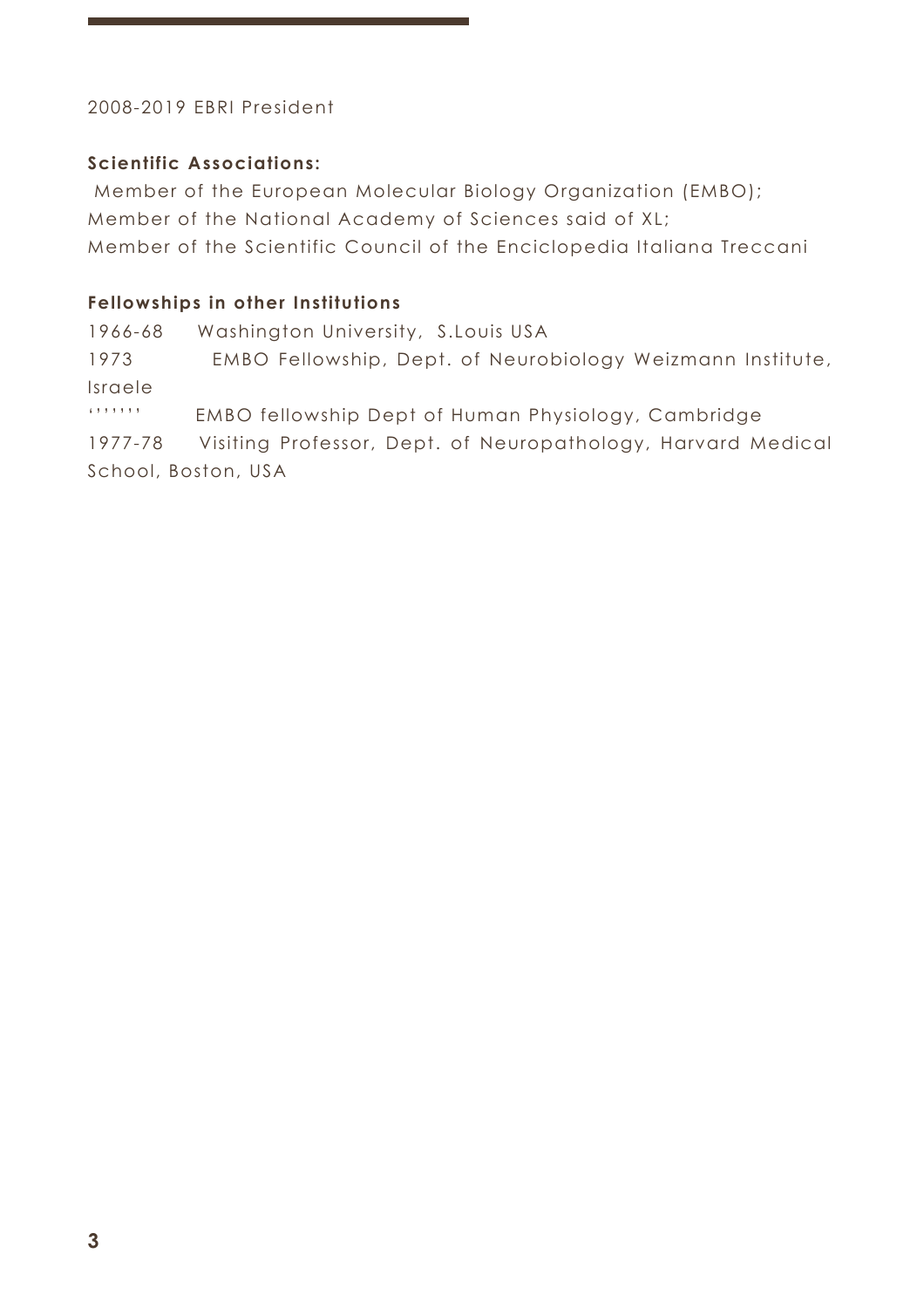## **Selected publications:**

### **2019**

Naletova I, Satriano C, Pietropaolo A, Gianì F, Pandini G, Triaca V, Amadoro G, Latina V, Calissano P, Travaglia A, Nicoletti VG, La Mendola D, Rizzarelli E.The Copper(II)-Assisted Connection between NGF and BDNF by Means of Nerve Growth Factor-Mimicking Short Peptides.Cells. 2019 Apr 1;8(4). pii: E301. doi: 10.3390/cells8040301.

Perini G, Ciasca G, Minelli E, Papi M, Palmieri V, Maulucci G, Nardini M, Latina V, Corsetti V, Florenzano F, Calissano P, De Spirito M, Amadoro G. Dynamic structural determinants underlie the neurotoxicity of the N-terminal tau 26-44 peptide in Alzheimer's disease and other human tauopathies.Int J Biol Macromol. 2019 Dec 1;141:278-289. doi: 10.1016/j.ijbiomac.2019.08.220. Epub 2019 Aug 27.

Amadoro G, Latina V, Corsetti V, Calissano P. N-terminal tau truncation in the pathogenesis of Alzheimer's disease (AD): Developing a novel diagnostic and therapeutic approach. Biochim Biophys Acta Mol Basis Dis. 2020 Mar 1;1866(3):165584. doi: 10.1016/j.bbadis.2019.165584. Epub 2019 Oct 29. Review.

#### **2018**

Borreca A, Latina V, Corsetti V, Middei S, Piccinin S, Della Valle F, Bussani R, Ammassari-Teule M, Nisticò R, Calissano P, Amadoro G.AD-Related N-Terminal Truncated Tau Is Sufficient to Recapitulate In Vivo the Early Perturbations of Human Neuropathology: Implications for Immunotherapy.Mol Neurobiol. 2018 Oct;55(10):8124-8153. doi: 10.1007/s12035-018-0974-3. Epub 2018 Mar 5.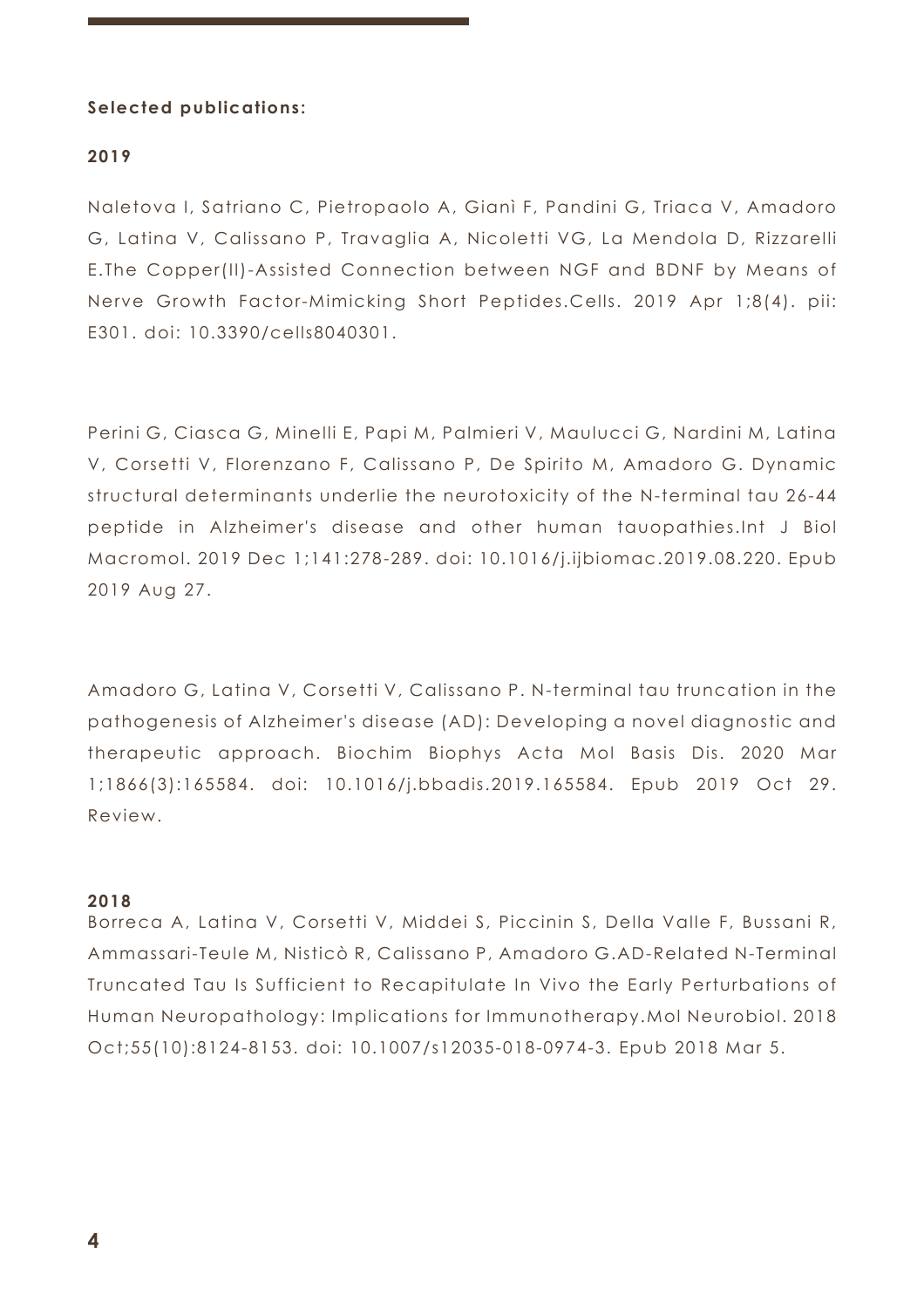Latina V, Caioli S, Zona C, Ciotti MT, Borreca A, Calissano P, Amadoro G.NGF-Dependent Changes in Ubiquitin Homeostasis Trigger Early Cholinergic Degeneration in Cellular and Animal AD-Model.Front Cell Neurosci. 2018 Dec 13;12:487. doi: 10.3389/fncel.2018.00487. eCollection 2018.

#### **2017**

Latina V, Caioli S, Zona C, Ciotti MT, Amadoro G, Calissano P.Impaired NGF/TrkA Signaling Causes Early AD-Linked Presynaptic Dysfunction in Cholinergic Primary Neurons.

Front Cell Neurosci. 2017 Mar 15;11:68. doi: 10.3389/fncel.2017.00068. eCollection 2017.

Canu N, Amadoro G, Triaca V, Latina V, Sposato V, Corsetti V, Severini C, Ciotti MT, Calissano P.The Intersection of NGF/TrkA Signaling and Amyloid Precursor Protein Processing in Alzheimer's Disease Neuropathology.Int J Mol Sci. 2017 Jun 20;18(6). pii: E1319. doi: 10.3390/ijms18061319. Review.

Florenzano F, Veronica C, Ciasca G, Ciotti MT, Pittaluga A, Olivero G, Feligioni M, Iannuzzi F, Latina V, Maria Sciacca MF, Sinopoli A, Milardi D, Pappalardo G, Marco S, Papi M, Atlante A, Bobba A, Borreca A, Calissano P, Amadoro G.Extracellular truncated tau causes early presynaptic dysfunction associated with Alzheimer's disease and other tauopathies.Oncotarget. 2017 Apr 22;8(39):64745-64778. doi: 10.18632/oncotarget.17371. eCollection 2017 Sep 12.

#### **2016**

Paparone S, Severini C, Ciotti MT, D'Agata V, Calissano P, Cavallaro S. Transcriptional landscapes at the intersection of neuronal apoptosis and substance P-induced survival: exploring pathways and drug targets. Cell Death Discov. 2016;2:16050.

**5**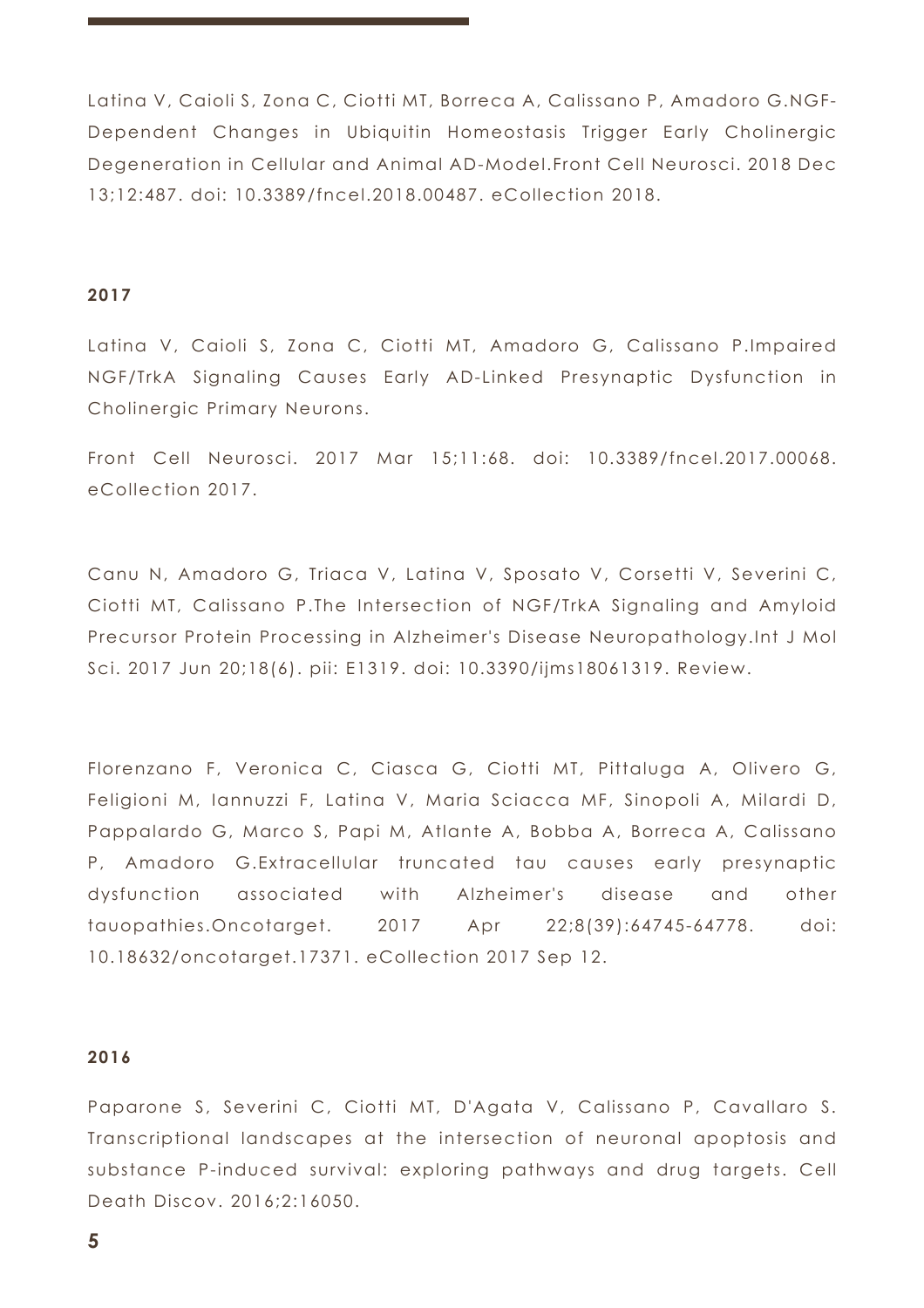Severini C, Petrella C, Calissano P. Substance P and Alzheimer's Disease: Emerging Novel Roles. Curr Alzheimer Res. 2016;13(9):964-72.

Triaca V, Calissano P (2016) Impairment of the nerve growth factor pathway driving amyloid accumulation in cholinergic neurons: the incipit of the Alzheimer's disease story? Neural Regen Res 11(10):1553-1556.

Triaca V, Sposato V, Bolasco G, Ciotti MT, Pelicci P, Bruni AC, Cupidi C, Maletta R, Feligioni M, Nisticò R, Canu N, Calissano P. (2016) NGF controls APP cleavage by downregulating APP phosphorylation at Thr668: relevance for Alzheimer's disease. Aging Cell.  $2016$  Aug;15(4):661-72. doi: 10.1111/acel.12473. PMID: 27076121Free PMC Article

## **2015**

Bobba A, Amadoro G, La Piana G, Calissano P, Atlante A.Glycolytic enzyme upregulation and numbness of mitochondrial activity characterize the early phase of apoptosis in cerebellar granule cells.Apoptosis. 2015 Jan;20(1):10- 28. doi: 10.1007/s10495-014-1049-1.

Bobba A, Amadoro G, La Piana G, Petragallo VA, Calissano P, Atlante A.Glucose-6-phosphate tips the balance in modulating apoptosis in cerebellar granule cells. FEBS Lett. 2015 Feb 27;589(5):651-8. doi: 10.1016/j.febslet.2015.01.031. Epub 2015 Jan 31.

Corsetti V, Florenzano F, Atlante A, Bobba A, Ciotti MT, Natale F, Della Valle F, Borreca A, Manca A, Meli G, Ferraina C, Feligioni M, D'Aguanno S, Bussani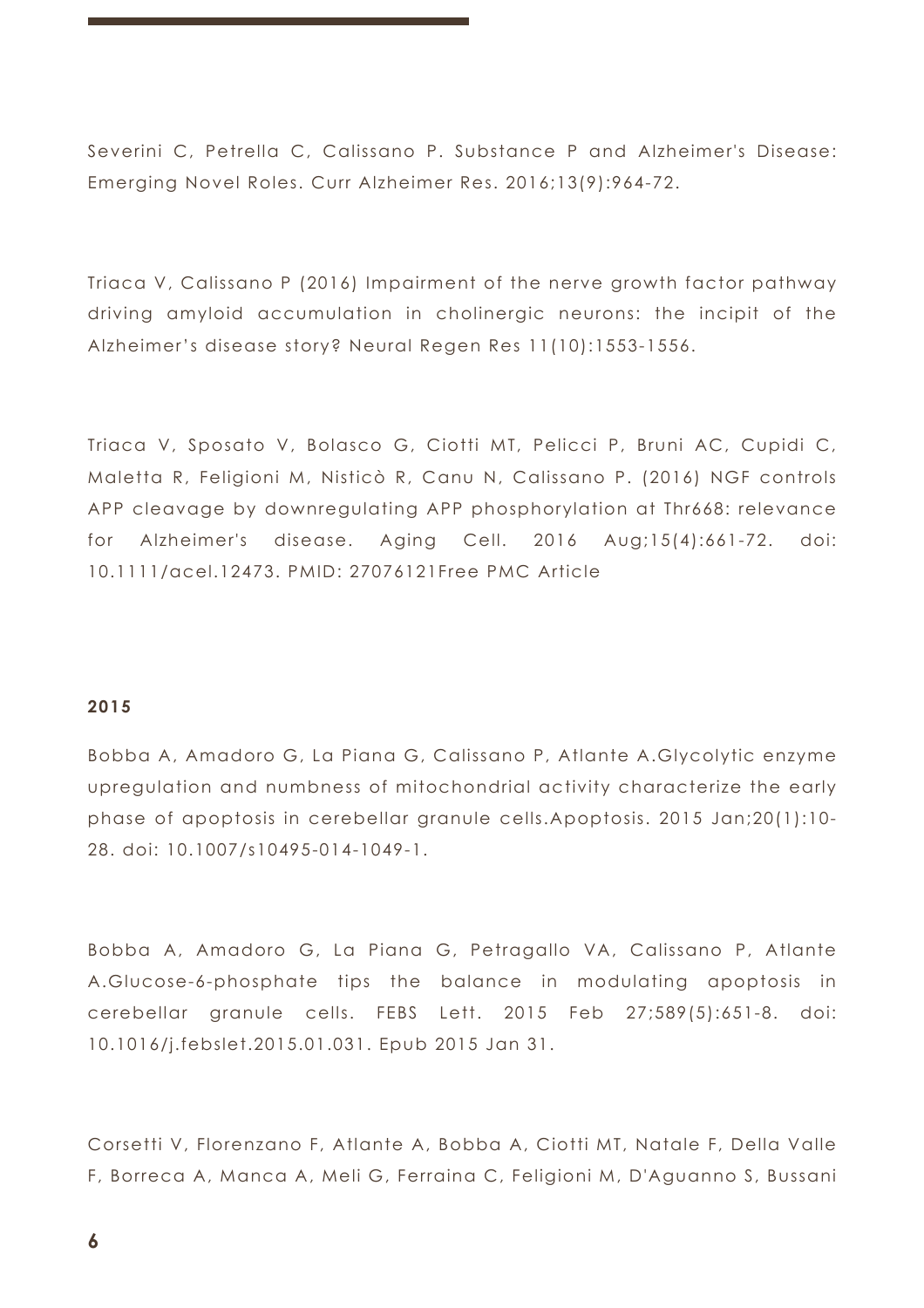R, Ammassari-Teule M, Nicolin V, Calissano P, Amadoro G.NH2-truncated human tau induces deregulated mitophagy in neurons by aberrant recruitment of Parkin and UCHL-1: implications in Alzheimer's disease.Hum Mol Genet. 2015 Jun 1;24(11):3058-81. doi: 10.1093/hmg/ddv059. Epub 2015 Feb 15.

## **2014**

Severini C, Passeri PP, Ciotti M, Florenzano F, Possenti R, Zona C, Di Matteo A, Guglielmotti A, Calissano P, Pachter J, Mercanti D. (2014) Bindarit, inhibitor of CCL2 synthesis, protects neurons against amyloid-β-induced toxicity. J Alzheimers Dis. 2014 Jan 1;38(2):281-93. doi: 10.3233/JAD-131070.

Amadoro G, Corsetti V, Florenzano F, Atlante A, Bobba A, Nicolin V, Nori SL, Calissano P. (2014) Morphological and bioenergetic demands underlying the mitophagy in post-mitotic neurons: the pink-parkin pathway. Front Aging Neurosci. 2014 Feb 18;6:18. doi: 10.3389/fnagi.2014.00018. eCollection 2014.

Amadoro G, Corsetti V, Sancesario GM, Lubrano A, Melchiorri G, Bernardini S, Calissano P, Sancesario G.Cerebrospinal fluid levels of a 20-22 kDa NH2 fragment of human tau provide a novel neuronal injury biomarker in Alzheimer's disease and other dementias.J Alzheimers Dis. 2014;42(1):211-26. doi: 10.3233/JAD-140267.

Amadoro G, Corsetti V, Florenzano F, Atlante A, Ciotti MT, Mongiardi MP, Bussani R, Nicolin V, Nori SL, Campanella M, Calissano P (2014) AD-linked, toxic NH2 human tau affects the quality control of mitochondria in neurons. Neurobiol Dis. 2014 Feb;62:489-507. doi: 10.1016/j.nbd.2013.10.018. Epub 2013 Oct 24.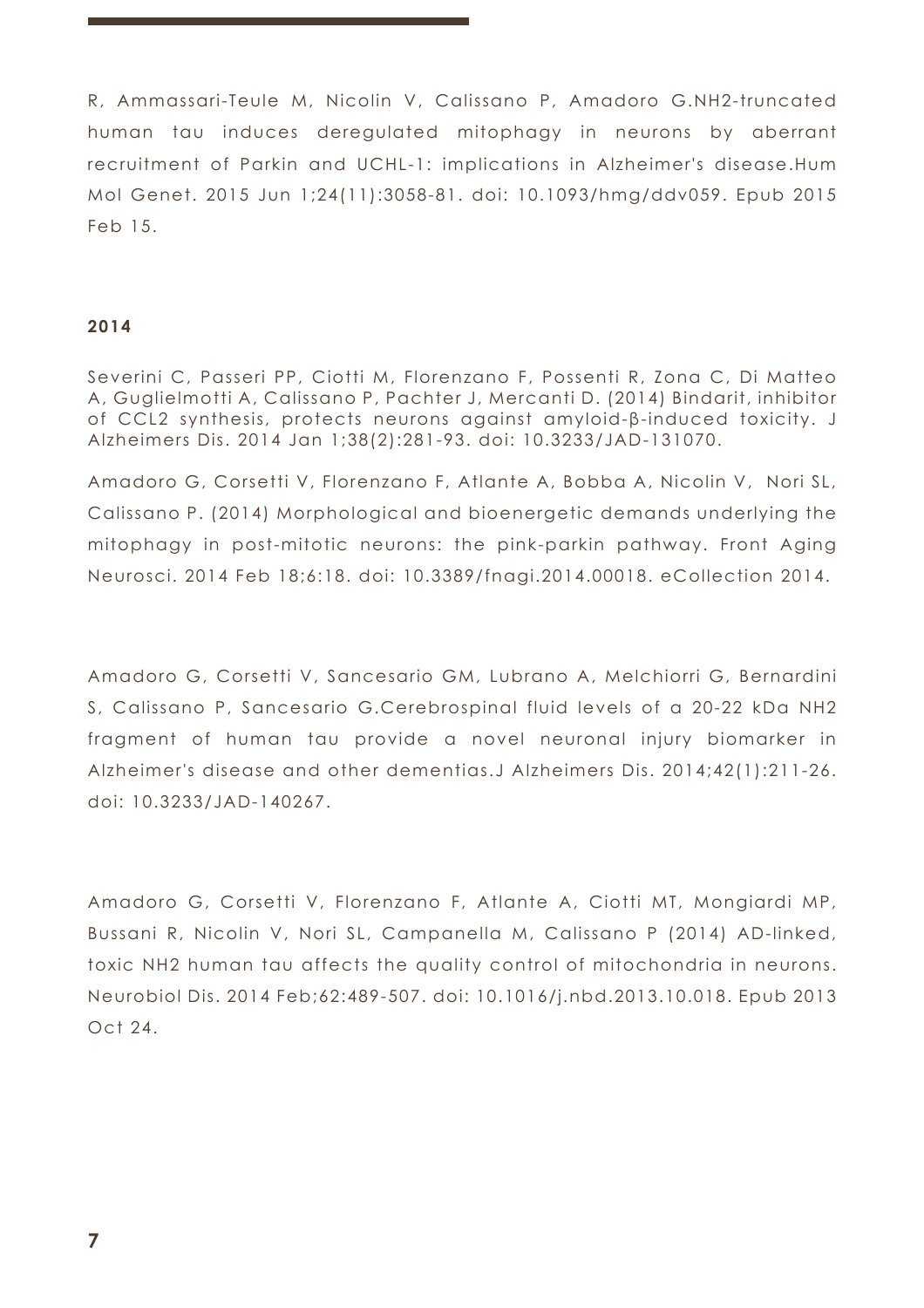#### **2013**

La Rosa LR, Matrone C, Ferraina C, Panico MB, Piccirilli S, Di Certo MG, Strimpakos G, Mercuri NB, Calissano P, D'Amelio M, Nisticò R. (2013) Agerelated changes of hippocampal synaptic plasticity in AβPP-null mice are restored by NGF through p75NTR. J Alzheimers Dis. 2013 Jan 1;33(1):265-72.

Chao MV, Calissano P. (2013) Rita Levi-Montalcini: in memoriam. Neuron. 2013 Feb 6;77(3):385-7.

Campolongo P, Ratano P, Ciotti MT, Florenzano F, Nori SL, Marolda R, Palmery M, Rinaldi AM, Zona C, Possenti R, Calissano P, Severini C (2013) Systemic administration of substance P recovers beta amyloid-induced cognitive deficits in rat: involvement of Kv potassium channels. PLoS One. 2013 Nov 12;8(11):e78036. doi: 10.1371/journal.pone.0078036.

Bobba A, Amadoro G, Petragallo VA, Calissano P, Atlante A. (2013) Dissecting the molecular mechanism by which NH2htau and Aβ1-42 peptides impair mitochondrial ANT-1 in Alzheimer disease. Biochim Biophys Acta. 2013 Jul;1827(7):848-60. doi: 10.1016/j.bbabio.2013.04.001. Epub 2013 Apr 11.

## **2012**

Scarpi D, Cirelli D, Matrone C, Castronovo G, Rosini P, Occhiato EG, Romano F, Bartali L, Clemente AM, Bottegoni G, Cavalli A, De Chiara G, Bonini P, Calissano P, Palamara AT, Garaci E, Torcia MG, Guarna A, Cozzolino F (2012) Low molecular weight, non-peptidic agonists of TrkA receptor with NGFmimetic activity. Cell Death Dis. 2012 Sep 6;3:e389. doi: 10.1038/cddis.2012.129.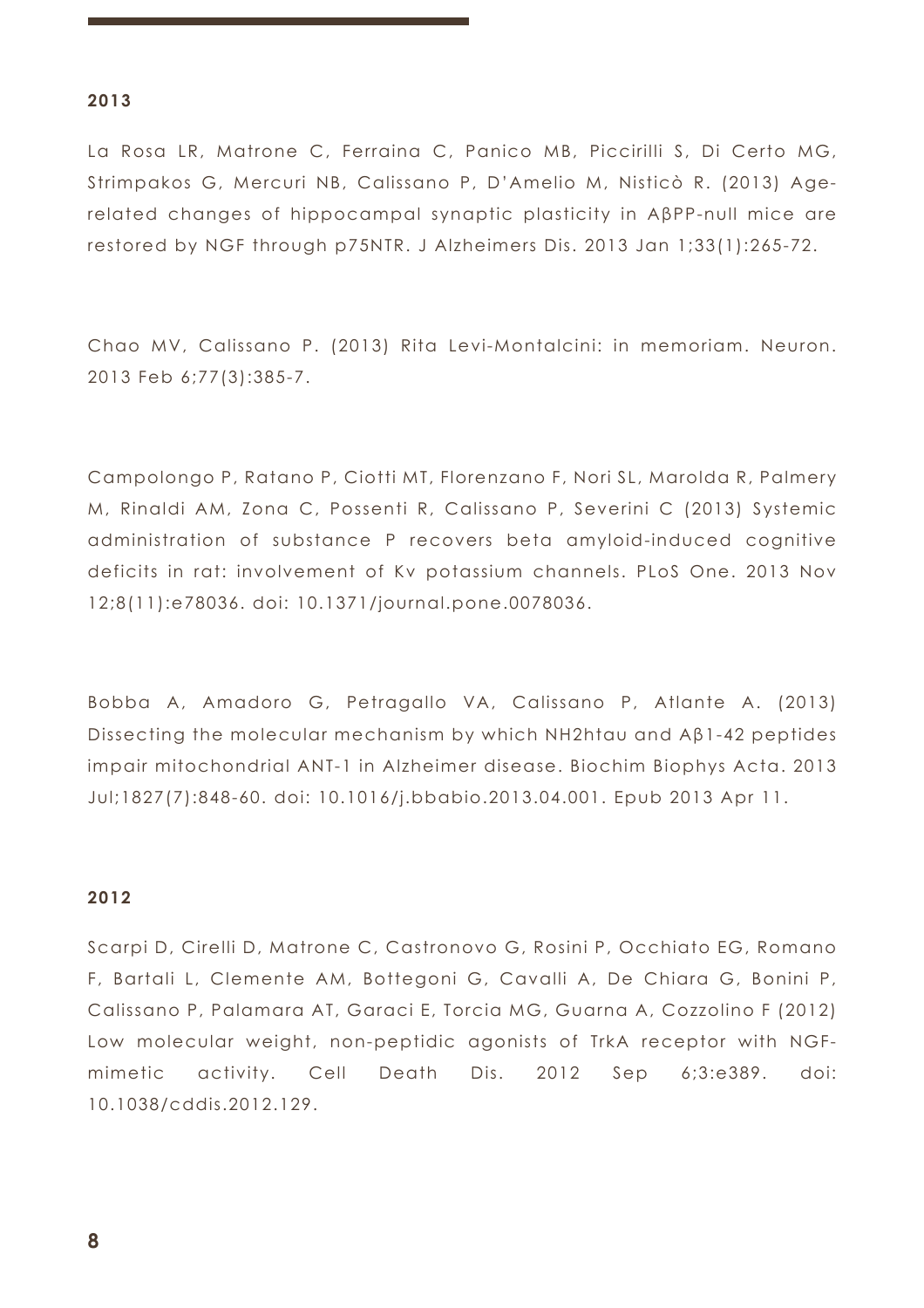Cattaneo A, Calissano P. (2012) Nerve growth factor and Alzheimer's disease: new facts for an old hypothesis. Mol Neurobiol. 2012 Dec;46(3):588-604. doi: 10.1007/s12035-012-8310-9. Epub 2012 Sep 1.

Calissano P, Amadoro G (2012) NGF at the interface between physiology and pathology of AβPP processing. European Journal of Neurodegenerative Diseases, 1(1): 35-52.

Bornstein SR, Ehrhart-Bornstein M, Androutsellis-Theotokis A, Eisenhofer G, Licinio J, Wong M.L, Calissano P, Nisticò G, Levi-Montalcini R, (2012) Chromaffin Cells - The Peripheral Brain, Molecular Psychiatry17(4):354-8.

Amadoro G, Corsetti V, Atlante A, Florenzano F, Capsoni S, Bussani R, Mercanti D, Calissano P. Interaction between NH2-tau fragment and Abeta in AD mitochondria contributes to the synaptic deterioration. Neurobiology of Aging, 2012 April; 33(4):833.e1-25.

#### **2011**

Paratore S, Ciotti MT, Basille M, Vaudry D, Gentile A, Parenti R, Calissano P, Cavallaro S (2011) Gastric inhibitory polypeptide and its receptor are expressed in the central nervous system and support neuronal survival. Cent Nerv Syst Agents Med Chem. 2011 Sep 1;11(3):210-22.

Matrone C, Barbagallo AP, La Rosa LR, Florenzano F, Ciotti MT, Mercanti D, Calissano P, D'Adamio L. (2011) APP is phosphorylated by TrkA and regulates NGF/TrkA signaling. J Neurosci. 2011 Aug 17;31(33):11756-61. doi: 10.1523/JNEUROSCI.1960-11.2011.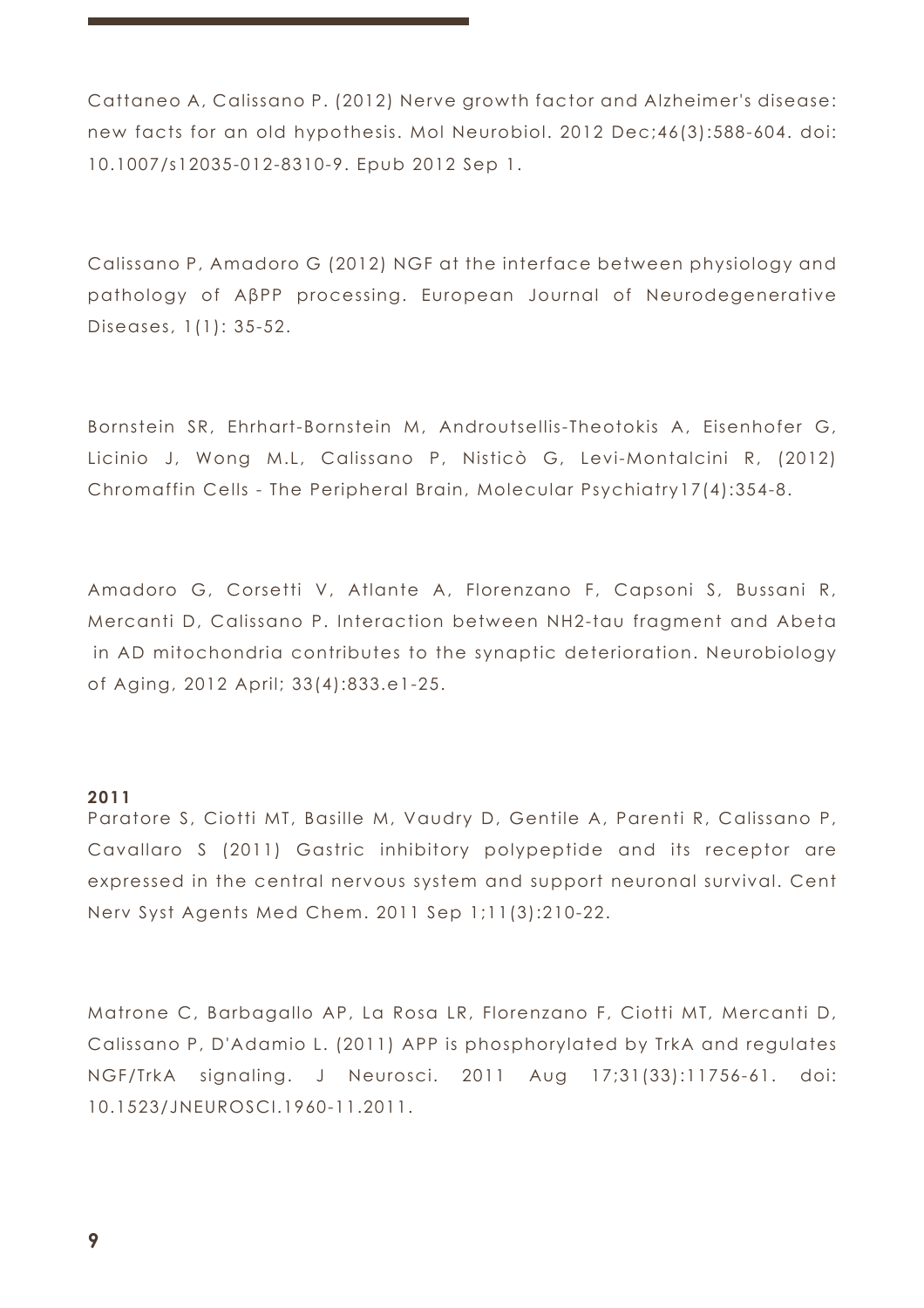#### **2010**

P.Calissano, G.Amadoro,C.Matrone,S.Ciaffrè, R.Marolda, V.Corsetti, MT Ciotti, D.Mercanti, A.Di Luzio, C.Severini,C.Provenzano,and N.Canu. (2010) Does the term Trophic actually mean antiamyloidogenic? The case of NGF Cell death and Differentiation (2010) 1-8 IF 9.05

Amadoro G, Corsetti V, Stringaro A, Colone M, D'Aguanno S, Meli G, Ciotti M, SancesarG, Cattaneo A, Bussani R, Mercanti D, Calissano P.(2010) A NH2 tau fragment targets neuronal mitochondria at AD synapses: possible implications for neurodegeneration.J Alzheimers Dis. 2010;21(2):445-70 IF 3.8

Calissano P, Matrone C, Amadoro G. (2010) Nerve growth factor as a paradigm of neurotrophins related to Alzheimer's disease. Dev Neurobiol. 2010 Apr;70(5):372-83. IF 2.85

Pieri M, Amadoro G, Carunchio I, Ciotti MT, Quaresima S, Florenzano F, Calissano R.Possenti R, Zona C, Severini C. (2010) SP protects cerebellar granule cells against beta-amyloid-induced apoptosis by down-regulation and reduced activity of Kv4 potassium channels. Neuropharmacology. 2010 Jan;58(1):268-76.IF. 4.7

Tendi EA, Cunsolo R, Bellia D, Messina RL, Paratore S, Calissano P, Cavallaro S. (2010) Drug target identification for neuronal apoptosis through a genome scale screening. Curr Med Chem. 2010;17(26):2906-20.

#### **2009**

Matrone C, Marolda R, Ciafrè S, Ciotti MT, Mercanti D, Calissano P (2009) Tyrosine kinase nerve growth factor receptor switches from prosurvival to proapoptotic activity via Abeta-mediated phosphorylation. Proc Nat Acad Sci 105(27): 11358-11363